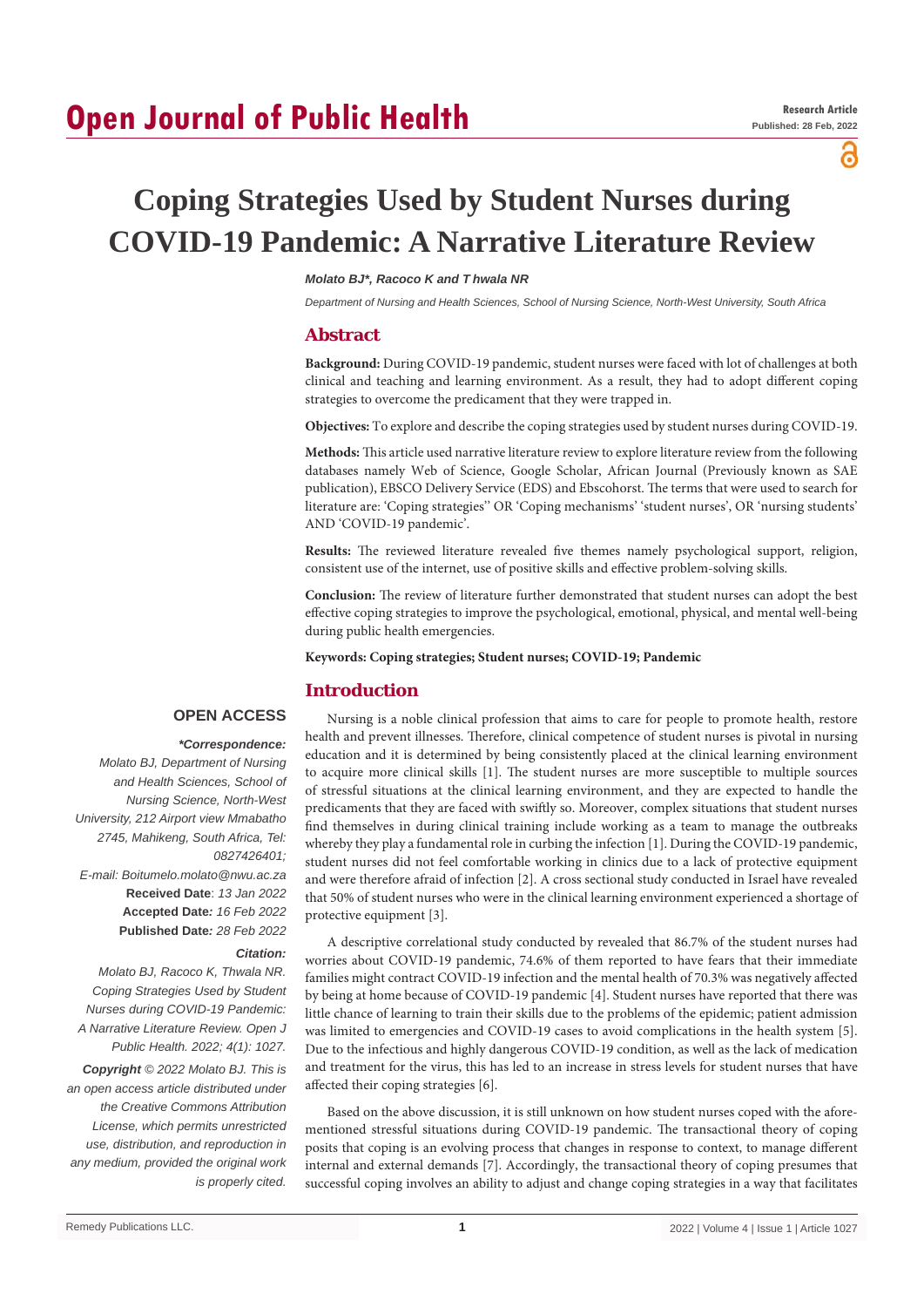positive outcomes. Up to this pointing time, the recent frameworks that mainly focus on coping have shift their attention on the flexibility of coping, an alternative way learning coping that actively extract a person's capability to revamp their coping manners according to intensity of the circumstances [8].

Regarding coping strategies, it is described as attempts to normalize mental action, the manner in which individuals conduct oneself towards and how he/she respond to the stressors of the environment where they live in [9]. Therefore, it is imperative for individuals to possess a great number of coping strategies that they will use when they are faced with stressful situations [7]. The study conducted by revealed that student nurses were battling to adopt a healthy coping strategy to deal with situations that they were faced with during COVID-19 pandemic [1]. Some of the conditions that exposed them to the afore-mentioned situation include working long hours of duty which was caused by high number of people who were infected by COVID-19 virus [1]. Furthermore, online classes were disrupted by connectivity challenges and the study further revealed that majority (64.4%) of student nurses were not having electricity at their respective places to be in the position to access online classes [1]. Based on the above discussion, it is evident COVID-19 pandemic had negative impact on the coping strategies of student nurses. Regardless of studies conducted to explore the coping strategies used by student nurses during COVID-19 pandemic, the afore-mentioned discussion points out the need to review literature about the coping strategies used by student nurses during COVID-19 pandemic. To achieve the aim of the study, the following review question was asked:

What are the coping strategies used by student nurses during COVID-19 pandemic?

# **Materials and Methods**

### **Aim**

The study aimed to explore and describe coping strategies used by student nurses during COVID-19 pandemic reported in the literature.

### **Design and methods**

This study used achieved by narrative literature review to explore and describe coping strategies used by student nurses during COVID-19 pandemic. The review of literature plays a significant role by assisting researchers to communicate the findings by sharing the context, guide the scientific process, reduce plagiarism literature and make sure that ethical standards are maintained [10]. The sole purpose of literature is to provide the synopsis of the context whereby the research is essentially different and to expose the areas where there is a need for empirical study to be conducted [11]. The purpose of this narrative literature review is to provide comprehensive narrative syntheses of previously published information [12]. Furthermore, this review aims to gather information from different sources and follow a specific scientific process to assemble the evidence in a readable format [12]. To achieve the objectives of the study, the researchers adopted the steps of narrative literature review to make sure that the review is error-free, detailed, honest and reliable [12]. This study adopted the narrative literature as suggested by to respond to the review question [12]. The steps include title, structured abstract, introduction, methods, discussion, conclusion, acknowledgements, references, tables and. For more details, see in Figure 1 [12].

### **Literature review steps**

**Step 1:** The title selected for this review is coping strategies used

by student during COVID-19 pandemic: A narrative literature review. The reason for writing narrative literature review is for readers to deeply understand the research design for this study [12].

**Step 2:** The abstract is a summary of the review that provide readers with structured summary of the article that offers the reader a short presentation of the review [13].

**Step 3:** The argument on the introduction covers the purpose for reviewing the literature and the identification of knowledge gap. The researchers reviewed the existing literature regarding the selected topic and realized that there is dearth in literature related to the topic [12].

**Step 4:** The narrative literature review design was adopted to explore and describe the coping strategies used by student nurses during COVID-19 pandemic. To search literature, this study considered various methodologies and designs that mainly focus on the coping strategies used by student nurses during COVID-19 pandemic. Researchers focused on studies that were published between 2020 and 2021 in English. The following electronic databases were utilized to search for literature namely Web of Science, Google Scholar, African Journal (Previously known as SAE publication), EBSCO Delivery Service (EDS) and Ebscohorst. The terms that were used to search for literature are: 'Coping strategies'' OR 'Coping mechanisms' 'student nurses', OR 'nursing students' AND 'COVID-19 pandemic (Green, Johnson & Adams, 2006:108). See in Table 1 for more details [12].

**Step 5:** The gathered literature is discussed and supported by the relevant literature from empirical studies. This includes literature that supports the discussion and disagrees with the discussion and at the same time researchers summarized by giving out their opinions regarding the discussion [12].

**Step 6:** The limitation of the study is adequately addressed.

**Step 7:** Summary of the study is provided and recommendations for future research is also done.

**Step 8:** The researchers who actively contributed to the success of this study are acknowledged.

**Step 9:** The articles reviewed on this study are cited. Furthermore, the researchers adhered to the author guidelines of the journal to arrange reference list and to cite the authors [12].

**Step 10:** The tables are used to indicate electronic databases used to search for literature and to give a brief of description of articles used. See in Table 2 for more details.

**Step 11:** The figures are used to give illustration of Prisma and steps of narrative literature review followed on this study.

#### **Ethical considerations**

This is the first manuscript that has been sent for publication nor duplication of any published study [14]. All authors who have contributed on this article have been well acknowledged and their contributions are clearly indicated [15].

### **Results**

Five themes emerged from this narrative literature review namely psychological support, religion, consistent use of the internet, use of positive skills and effective problem-solving skills. See the search strategy in Figure 2 [16].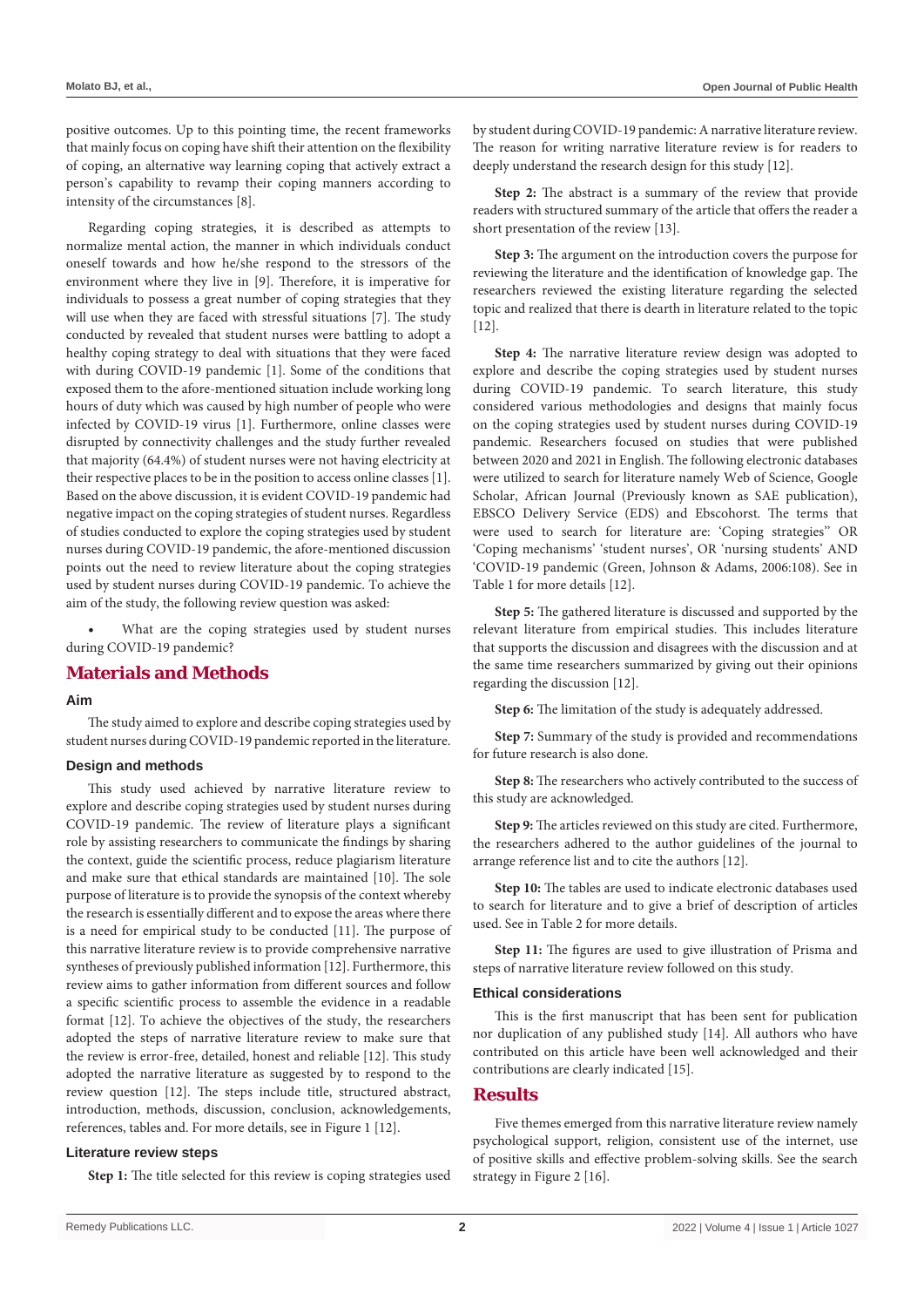

### **Psychological support**

The first theme reported that some of the student nurses resorted to stay connected with family and friends as a coping strategy to overcome the hindrances that they were faced with during COVID-19 pandemic [17]. They further utilized lockdown period to their advantage because they were staying most of the time together [17]. There was a toll-free number that was initiated to support people who were not coping well with the pandemic. The student nurses used the services of the psychological helpline to their advantage as a coping strategy during COVID-19 pandemic [18]. Psychological interventions with a focus on emotional regulation strategies may be an effective method to prevent and adjust mental health issues. Even though face-to-face intervention is not possible during this pandemic, psychological support through the internet and telephone can ensure that students are getting the help that they need [19].

### **Religion**

The second theme revealed that student nurses whose age ranging from 17 to 20 was in the possession of maximum coping strategies. One of the factors identified on literature to have been used by student nurses as a coping strategy during COVID-19 pandemic include religion [20].

Similarly, a qualitative study conducted in Malawi that explored how student nurses coped during COVID-19 pandemic revealed



#### **Table 1:** Literature search.

| <b>Databases</b>                                           | <b>Inclusion Criteria</b>                                                                           | <b>Exclusion Criteria</b>                                                                    |
|------------------------------------------------------------|-----------------------------------------------------------------------------------------------------|----------------------------------------------------------------------------------------------|
| Web of Science                                             | English studies focusing on coping<br>strategies used by student nurses<br>during COVID-19 pandemic | <b>Newspapers</b><br>Conference reports<br>Other databases<br>not mentioned in<br>this study |
| Google Scholar                                             |                                                                                                     |                                                                                              |
| African Journal<br>(Previously known<br>as SAE publication |                                                                                                     |                                                                                              |
| <b>EBSCO Delivery</b><br>Service (EDS)                     |                                                                                                     |                                                                                              |
| Ebscohorst                                                 |                                                                                                     |                                                                                              |
| <b>Science Direct</b>                                      |                                                                                                     |                                                                                              |

that they felt that nursing is a calling they therefore belief that they were send by God to study nursing. In this regard, God will not forsake them in this difficult time of the time he will protect them unconditionally [21].

#### **Consistent use of the internet**

The third theme reported that student nurses adopted various coping strategies that include the consistent use of internet [22]. The study conducted by which is a scoping review that was focusing on stressors and coping strategies among student nurses during the COVID-19 pandemic revealed that 48.1% of the student nurse's utilized eating habit and majority (77.8%) of them spend most of their time on the internet [1]. The cross-sectional study by revealed that student nurses who were not using online platforms to communicate with their beloved friends during COVID-19 pandemic were susceptible to stress than those who were spending most of their time online communicating with beloved friends [23].

#### **Use of positive skills**

The fourth theme indicated that staying positive and optimistic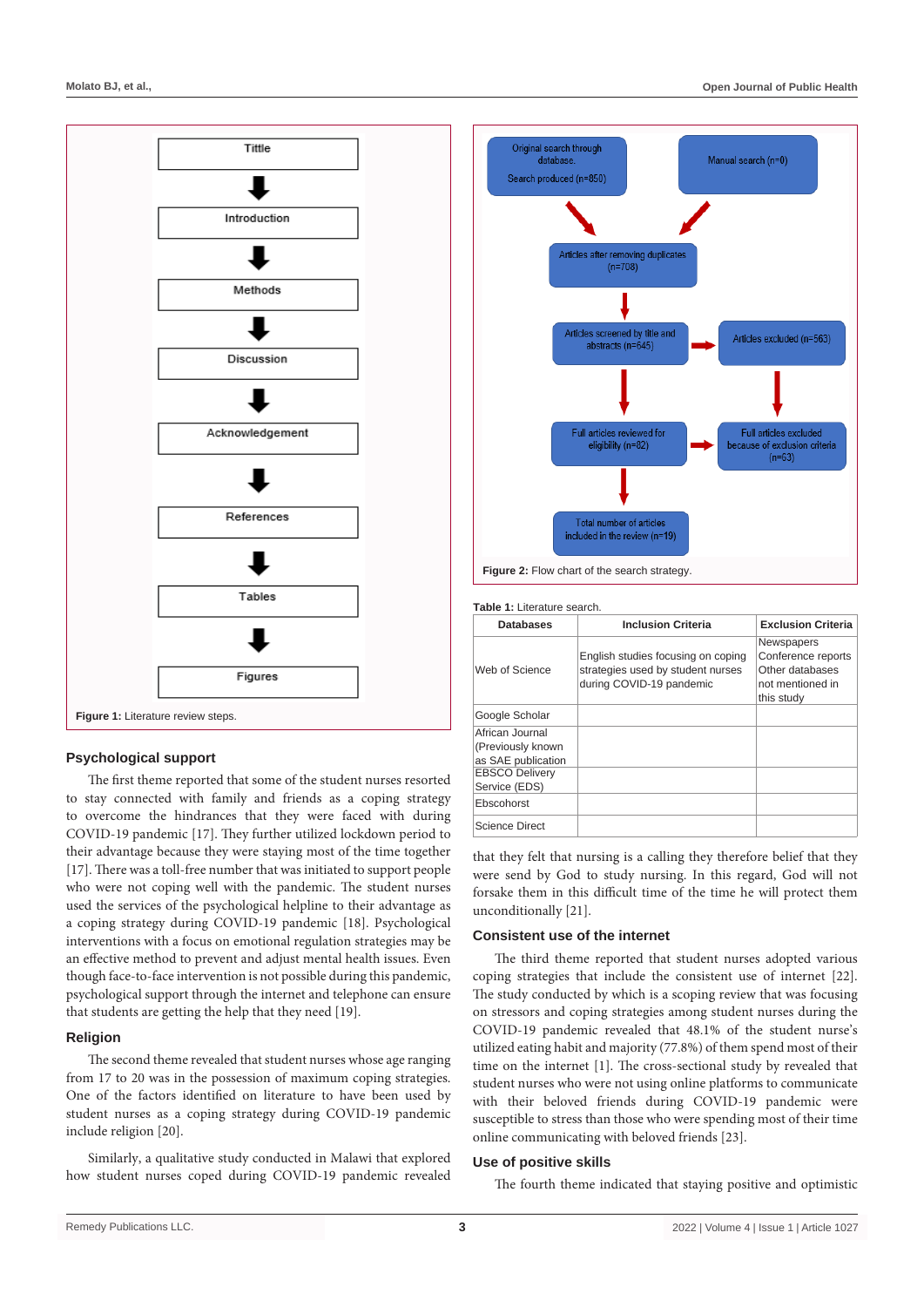| Table 2: Description of articles used. |  |
|----------------------------------------|--|
|----------------------------------------|--|

| Author (s)                                                            | Year | <b>Methods</b>                        | Data analysis                                                         |
|-----------------------------------------------------------------------|------|---------------------------------------|-----------------------------------------------------------------------|
| Kerbage, Garvey, Willetts & Olasoji                                   | 2021 | Cross-sectional descriptive<br>design | IBM SPSS version 28 (Quantitative); Content analysis<br>(Qualitative) |
| Savitsky, Findling, Ereli, & Hendel                                   | 2020 | Cross-sectional study                 | Statistical and factor analysis                                       |
| Sheroun, Dapple, Wankhar, Devrani, Lissamma, Gita &<br>Chatterjee     | 2020 | Cross-sectional descriptive<br>studv  | Statistical analysis                                                  |
| Temiz                                                                 | 2020 | Cross-sectional study                 | SPSS 20.0                                                             |
| Hamadi, Nazik, Zakari, Jibreel, Faisal Nami, Jamel,<br>Smida & Haddad | 2021 | A repeated-measures study<br>design   | Statistical analysis                                                  |
| Majrashi, Khalil, Elham Nagshabandi & Majrashi                        | 2021 | A scoping review methodology          | <b>PICOT</b>                                                          |
| Banstola, Shakya & Sharma                                             |      |                                       |                                                                       |
| Zhu, Wang & Wang                                                      | 2021 | Online cross-sectional study          | SPSS version 22                                                       |
| Mishra, Samanta, Panigrahi, Dash, Behera & Das                        | 2021 | Online cross-sectional study          | SPSS version 21                                                       |

enhanced the psychological adaptation of student nurses during COVID-19 pandemic [1]. They used the afore-mentioned strategy to deal with fear of the unknown of getting COVID-19 infection. The findings of the study conducted in Turkey revealed that twothird of student nurses used positive coping skills during COVID-19 pandemic to cope with the hindrances they were faced with [24]. These include going through the old photo albums with family members and reflecting on it. Some of the coping strategies employed by student nurses are reading novels to keep the mind busy and forgetting about the pandemic, starting the vegetable gardens and spend more time on taking care of it by watering it [24]. The study conducted by revealed that student nurses used exercises as a coping strategy during COVID-19 pandemic. Moreover, some of them took a break from academic activities so that they can have adequate time to rest [25].

Likewise, five studies reported that student nurses identified exercise, meditation and reading as a coping behavior during COVID-19 pandemic and identified the need for self-care through physical activities, reading, and meditation [26]. Additionally, literature revealed that confidence and always remaining positive assisted student nurses to tackle all hindrances they had during COVID-19 pandemic and being objective on what they want to achieve [1]. A cross-sectional online survey conducted in Bhubaneswar, India revealed that student nurses used active coping skills as preventative measures to depression [27-30]. This simply means that student nurses were acting decisively by adopting positive approach to curb depression during COVID-19 pandemic.

#### **Effective problem-solving skills**

The fifth theme stated that the ability to apply positive skills assisted student nurses in overcoming stressful situations [4]. Likewise, these also denotes that the same student nurses who possesses the high momentum to deal with the circumstances also provide adequate support to student nurses who were lacking behind to solve challenges that they were faced with. Moreover, the student nurses a descriptive cross-sectional study that was conducted by revealed that student nurses never surrender when faced with catastrophes during COVID-19 pandemic they rather approach the situation with positive mind [2].

# **Discussion**

This narrative literature review aimed to explore and describe the coping strategies used by student nurses during COVID-19 pandemic. A narrative literature review design and methods were used to respond to the researchers' review question. To respond to the review' question, the researchers managed to review eight articles that are more appropriate to respond to the researchers' concern on the coping strategies used by student nurses during COVID-19 pandemic [1,4,17,21-25]. These studies revealed that psychological support, religion, consistent use of the internet, physical activities, use of positive skills and effective problem-solving skills.

The results of this study are supported by the findings of the study conducted by reported that student nurses staying with family members were coping psychologically as compared to those who were at students' residences [20]. The same author further reported that student nurses who were staying at home were displaying minimum coping than those who were staying with family members [20]. However, the researchers are of the view that the author's findings about student nurses staying at home not displaying maximum coping is not clear whether students were staying alone at home or with family members. Literature revealed that some of the student nurses utilized counseling services as a strategy to cope with hindrances they were faced with during COVID-19 pandemic [17]. About the religion, the findings of this study are consistent with a qualitative study conducted in Barcelona.

One of the students who belong to Muslim religion reported that consistent praying was of assistance during the pandemic [18]. Similarly, the study conducted by revealed that religion had the highest mean score among 14 coping strategies that were used during COVID-19 pandemic [30]. It has been reported that Saudi Arabia's Muslim religion played a pivotal role in the lives of student nurses in improving their mental well-being [30]. Conversely, the crosssectional study conducted in Israel revealed that religiosity among student nurses were presenting with high level of anxiety [3]. The researchers are of the view that the motive behind these findings is that the imposed lockdown regulations restricted people not to attend churches as they were regarded as super spreaders of the COVID-19 virus.

This study revealed that student nurses consistently used internet to cope during COVID-19 pandemic. This is supported by a qualitative study conducted in Barcelona that revealed that social media platforms particularly WhatsApp as a source of support to connect students from different angles of the world to support each other [31]. Regarding the use of positive skills, the findings of this study is consistent with the cross-sectional descriptive design conducted in Australia that revealed that student nurses were using formulation of daily rooster as a coping strategy to enhance their level of positivity [17]. The study conducted by support the findings of this study that clearly indicate that student nurses used problem solving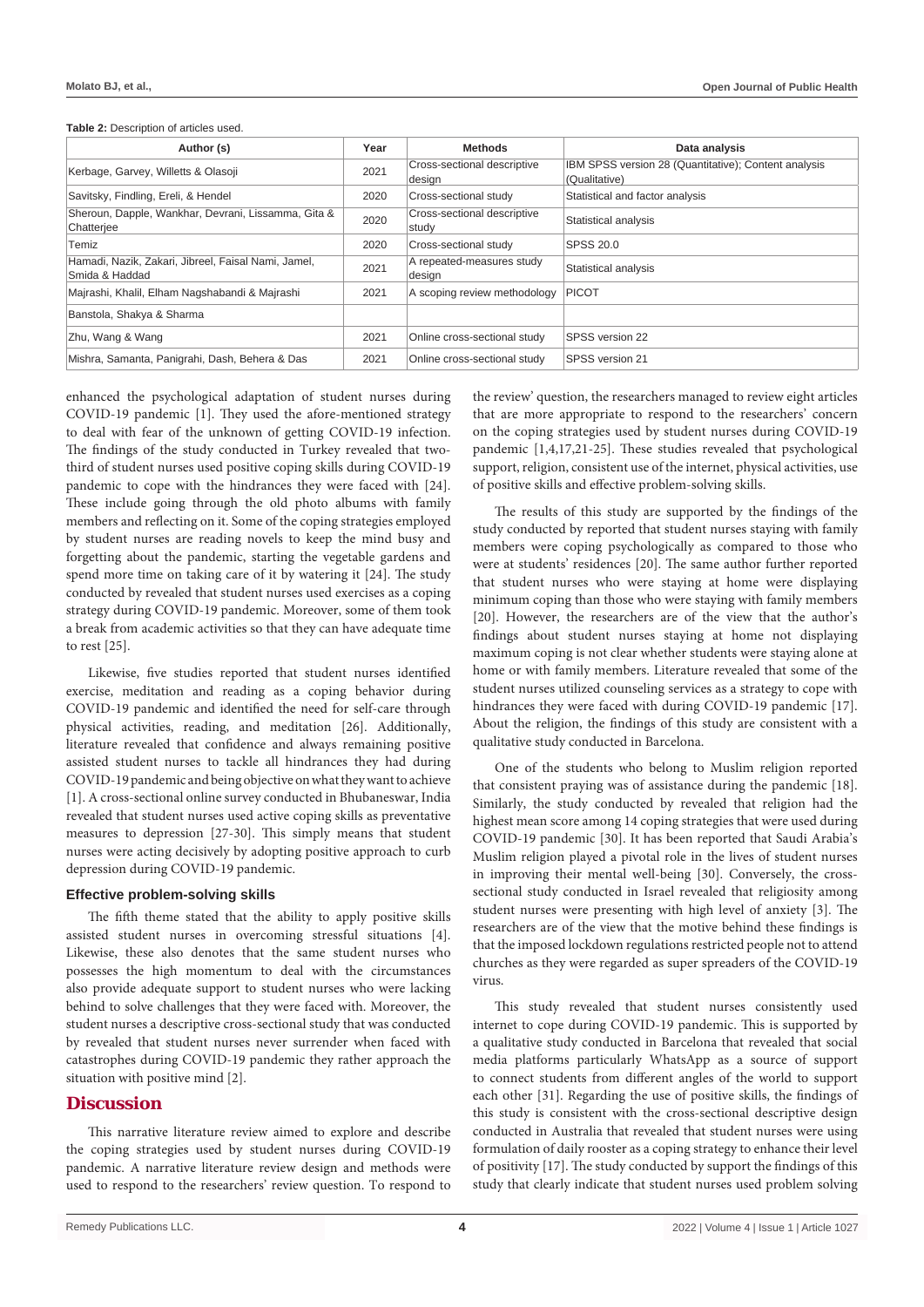skills effectively as a coping strategy during COVID-19 pandemic [1]. To elaborate more on the use of problem-solving skills, the author further reported that student nurses used setting of objectives to overcome the hindrances they were faced with and to implement interventions that they used to solve their problems previously [1].

# **Limitations**

The literature about the phenomenon in the South African context is limited.

# **Implications and Recommendations**

This section addresses three aspects namely nursing practice, nursing research and nursing education. Firstly, under nursing practice, policies, guidelines and protocols should be designed that outline the coping strategies to be used during pandemics. Secondly, further quantitative studies should be conducted to quantify the statistics of effective coping strategies used by student nurses during COVID-19 pandemic. Lastly, coping strategies must be incorporated in nursing curriculum for student nurses to be taught on the coping strategies that can be used during stressful situations due to disaster.

### **Conclusion**

The researchers feel like this is the first study published in the South African context to explore and describe the coping strategies used by student nurses during COVID-19 pandemic using narrative literature review. The findings of this study demonstrated that student nurses were trapped in a predicament during COVID-19 pandemic and as a result they were compelled to adopt different coping strategies to overcome the circumstances that they were faced with. The review of literature further demonstrated that student nurses can adopt the best effective coping strategies to improve the psychological, emotional, physical, and mental well-being during public health emergencies.

# **References**

- 1. [Majrashi A, Khalil A, Nagshabandi EA, Majrashi A. Stressors and coping](https://www.mdpi.com/2039-4403/11/2/42)  [strategies among nursing students during the COVID-19 pandemic:](https://www.mdpi.com/2039-4403/11/2/42)  [Scoping review. Nurs Rep. 2021;11\(2\):444-59.](https://www.mdpi.com/2039-4403/11/2/42)
- 2. Banstola B, Shakya N, Sharma P. Anxiety among nursing students towards clinical placement during COVID-19 in a tertiary hospital of Nepal: A descriptive cross-sectional study. J Nepal Med Assoc. 2021;59(238):542-6.
- 3. [Savitsky B, Findling Y, Ereli A, Hendel T. Anxiety and coping strategies](https://pubmed.ncbi.nlm.nih.gov/32679465/)  [among nursing students during the COVID-19 pandemic. Nurse Educ](https://pubmed.ncbi.nlm.nih.gov/32679465/)  [Pract. 2020;46:102809.](https://pubmed.ncbi.nlm.nih.gov/32679465/)
- 4. [Sumen A, Adıbelli D. Nursing students' readiness and coping strategies](https://pubmed.ncbi.nlm.nih.gov/34016314/)  [for the COVID-19 pandemic in Turkey. J Prof Nurs. 2021;37\(3\):553-61.](https://pubmed.ncbi.nlm.nih.gov/34016314/)
- 5. [Ulenaers D, Grosemans J, Schrooten W, Bergs J. Clinical placement](https://www.sciencedirect.com/science/article/pii/S0260691721000034)  [experience of nursing students during the COVID-19 pandemic: A cross](https://www.sciencedirect.com/science/article/pii/S0260691721000034)[sectional study. Nurse Educ Today. 2021;99:104746.](https://www.sciencedirect.com/science/article/pii/S0260691721000034)
- 6. [Huang L, Rong Liu H. Emotional responses and coping strategies of nurses](https://www.medrxiv.org/content/10.1101/2020.03.05.20031898v1)  [and nursing college students during COVID-19 outbreak. MedRxiv. 2020.](https://www.medrxiv.org/content/10.1101/2020.03.05.20031898v1)
- 7. [Heffer T, Willoughby T. A count of coping strategies: A longitudinal](https://pubmed.ncbi.nlm.nih.gov/28982138/)  [study investigating an alternative method to understanding coping and](https://pubmed.ncbi.nlm.nih.gov/28982138/)  [adjustment. PloS One. 2017;12\(10\):e0186057.](https://pubmed.ncbi.nlm.nih.gov/28982138/)
- 8. [Cheng C, Lau HP, Chan MP. Coping flexibility and psychological](https://pubmed.ncbi.nlm.nih.gov/25222637/)  [adjustment to stressful life changes: A meta-analytic review. Psychol Bull.](https://pubmed.ncbi.nlm.nih.gov/25222637/)  [2014;140\(6\):1582-607.](https://pubmed.ncbi.nlm.nih.gov/25222637/)
- 9. [Morales-Rodriguez FM, Perez-Marmol JM. The role of anxiety, coping](https://www.ncbi.nlm.nih.gov/pmc/articles/PMC6692438/)  [strategies, and emotional intelligence on general perceived self-efficacy in](https://www.ncbi.nlm.nih.gov/pmc/articles/PMC6692438/)

[university students. Front Psychol. 2019;10:1689.](https://www.ncbi.nlm.nih.gov/pmc/articles/PMC6692438/)

- 10. [Maggio LA, Sewell JL, Artino Jr AR. The literature review: A foundation for](https://pubmed.ncbi.nlm.nih.gov/27413425/)  [high-quality medical education research. J Grad Med Educ. 2016;8\(3\):297-](https://pubmed.ncbi.nlm.nih.gov/27413425/) [303.](https://pubmed.ncbi.nlm.nih.gov/27413425/)
- 11. [Snyder H. Literature review as a research methodology: An overview and](https://www.sciencedirect.com/science/article/pii/S0148296319304564)  [guidelines. J Bus Res. 2019;104:333-9.](https://www.sciencedirect.com/science/article/pii/S0148296319304564)
- 12. [Green BN, Johnson CD, Adams A. Writing narrative literature reviews](https://pubmed.ncbi.nlm.nih.gov/19674681/)  [for peer-reviewed journals: Secrets of the trade. J Chiropr Med. Autumn](https://pubmed.ncbi.nlm.nih.gov/19674681/)   $2006;5(3):101-17.$
- 13. [Hutchison BG. Critical appraisal of review articles. Can Fam Physician.](https://pubmed.ncbi.nlm.nih.gov/8499790/)  [1993;39:1097-102.](https://pubmed.ncbi.nlm.nih.gov/8499790/)
- 14. [Abraham P. Duplicate and salami publications. J Postgrad Med.](https://www.jpgmonline.com/article.asp?issn=0022-3859;year=2000;volume=46;issue=2;spage=67;epage=9;aulast=)  [2000;46\(2\):67-9.](https://www.jpgmonline.com/article.asp?issn=0022-3859;year=2000;volume=46;issue=2;spage=67;epage=9;aulast=)
- 15. [Yip C, Han NLR, Sng BL. Legal and ethical issues in research. Indian J](https://www.ncbi.nlm.nih.gov/pmc/articles/PMC5037952/)  [Anaesth. 2016;60\(9\):684-8.](https://www.ncbi.nlm.nih.gov/pmc/articles/PMC5037952/)
- 16. [Moher D, Liberati A, Tetzlaff J, Altman DG; Prisma Group. Preferred](https://pubmed.ncbi.nlm.nih.gov/19621072/)  [reporting items for systematic reviews and meta-analyses: The PRISMA](https://pubmed.ncbi.nlm.nih.gov/19621072/)  [statement. PLoS Medicine. 2009;6\(7\):e1000097.](https://pubmed.ncbi.nlm.nih.gov/19621072/)
- 17. [HamadehKerbage S, Garvey L, Willetts G, Olasoji M. Undergraduate](https://pubmed.ncbi.nlm.nih.gov/34109714/)  [nursing students' resilience, challenges, and supports during corona virus](https://pubmed.ncbi.nlm.nih.gov/34109714/)  [pandemic. Int J Ment Health Nurs. 2021;30\(1\):1407-16.](https://pubmed.ncbi.nlm.nih.gov/34109714/)
- 18. [Roca J, Canet‐Velez O, Cemeli T, Lavedan A, Masot O, Botigue T.](https://pubmed.ncbi.nlm.nih.gov/33792160/)  [Experiences, emotional responses, and coping skills of nursing students](https://pubmed.ncbi.nlm.nih.gov/33792160/)  [as auxiliary health workers during the peak COVID‐19 pandemic: A](https://pubmed.ncbi.nlm.nih.gov/33792160/)  [qualitative study. Int J Ment Health Nurs. 2021;30\(5\):1080-1092.](https://pubmed.ncbi.nlm.nih.gov/33792160/)
- 19. Zhu Y, Wang H, Wang A. An evaluation of mental health and emotion regulation experienced by undergraduate nursing students in China during the COVID‐19 pandemic: A cross‐sectional study. Int J Ment Health Nurs. 2021;30(5):1160-9.
- 20. [Sheroun D, Wankhar DD, Devrani A, Lissamma PV, Gita S. A study to](https://ijshr.com/IJSHR_Vol.5_Issue.2_April2020/IJSHR_Abstract.0038.html)  [assess the perceived stress and coping strategies among B. Sc. nursing](https://ijshr.com/IJSHR_Vol.5_Issue.2_April2020/IJSHR_Abstract.0038.html)  [students of selected colleges in Pune during COVID-19 pandemic](https://ijshr.com/IJSHR_Vol.5_Issue.2_April2020/IJSHR_Abstract.0038.html)  [lockdown. Int J Sci Healthcare Res. 2020;5\(2\):280-8.](https://ijshr.com/IJSHR_Vol.5_Issue.2_April2020/IJSHR_Abstract.0038.html)
- 21. [Baluwa MA, Lazaro M, Mhango L, Msiska G. Stress and coping strategies](https://pubmed.ncbi.nlm.nih.gov/34093050/)  [among Malawian undergraduate nursing students. Adv Med Educ Pract.](https://pubmed.ncbi.nlm.nih.gov/34093050/)  [2021;12:547-56.](https://pubmed.ncbi.nlm.nih.gov/34093050/)
- 22. [Temiz Z. Nursing students' anxiety levels and coping strategies during the](https://clinmedjournals.org/articles/ianhc/international-archives-of-nursing-and-health-care-ianhc-6-150.php?jid=ianhc)  [COVID-19 pandemic. Int Arch Nurs Health Care. 2020;6:150.](https://clinmedjournals.org/articles/ianhc/international-archives-of-nursing-and-health-care-ianhc-6-150.php?jid=ianhc)
- 23. [Awoke M, Mamo G, Abdu S, Terefe B. Perceived stress and coping](https://pubmed.ncbi.nlm.nih.gov/33859594/)  [strategies among undergraduate health science students of Jimma](https://pubmed.ncbi.nlm.nih.gov/33859594/)  [University amid the COVID-19 outbreak: Online cross-sectional survey.](https://pubmed.ncbi.nlm.nih.gov/33859594/)  [Front Psychol. 2021;12:639955.](https://pubmed.ncbi.nlm.nih.gov/33859594/)
- 24. [Turkles S, Bogahan M, Altundal H, Yaman Z, Yılmaz M. Diaries of nursing](https://pubmed.ncbi.nlm.nih.gov/34444301/)  [students during the COVID-19 pandemic: A qualitative descriptive study.](https://pubmed.ncbi.nlm.nih.gov/34444301/)  [Int J Environ Res Public Health. 2021;18\(16\):8556.](https://pubmed.ncbi.nlm.nih.gov/34444301/)
- 25. [Lavoie-Tremblay M, Sanzone L, Aube T, Paquet M. Sources of stress and](https://pubmed.ncbi.nlm.nih.gov/34192949/)  [coping strategies among undergraduate nursing students across all years.](https://pubmed.ncbi.nlm.nih.gov/34192949/)  [Can J Nurs Res. 2021;8445621211028076.](https://pubmed.ncbi.nlm.nih.gov/34192949/)
- 26. [Diaz K, Staffileno BA, Hamilton R. Nursing student experiences in turmoil:](https://pubmed.ncbi.nlm.nih.gov/34742531/)  [A year of the pandemic and social strife during final clinical rotations. J](https://pubmed.ncbi.nlm.nih.gov/34742531/)  [Prof Nurs. 2021;37\(5\):978-84.](https://pubmed.ncbi.nlm.nih.gov/34742531/)
- 27. [Casafont C, Fabrellas N, Rivera P, Olivé-Ferrer MC, Querol E, Venturas](https://pubmed.ncbi.nlm.nih.gov/33418340/)  [M, et al. Experiences of nursing students as healthcare aid during the](https://pubmed.ncbi.nlm.nih.gov/33418340/)  [COVID-19 pandemic in Spain: A phemonenological research study. Nurse](https://pubmed.ncbi.nlm.nih.gov/33418340/)  [Educ Today. 2021;97:104711.](https://pubmed.ncbi.nlm.nih.gov/33418340/)
- 28. [Wallace S, Schuler MS, Kaulback M, Hunt K, Baker M. Nursing student](https://pubmed.ncbi.nlm.nih.gov/33728660/)  [experiences of remote learning during the COVID‐19 pandemic. Nurs](https://pubmed.ncbi.nlm.nih.gov/33728660/)  [Forum. 2021;56\(3\):612-8.](https://pubmed.ncbi.nlm.nih.gov/33728660/)